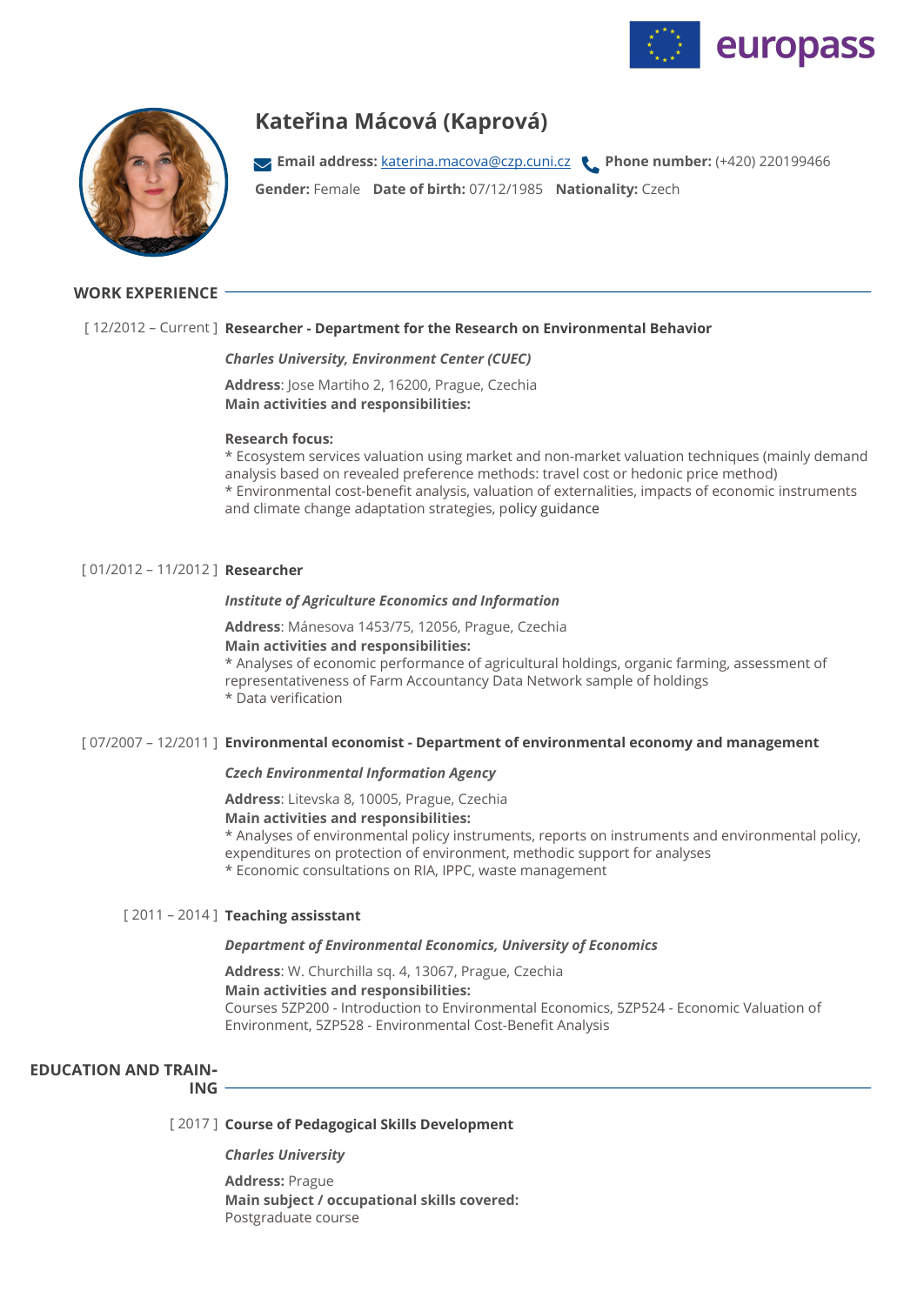### [ 2016 ] **Management of science and innovations**

*Charles University*

**Address:** Prague **Main subject / occupational skills covered:**  Postgraduate course

# [ 2014 ] **Belpasso Summer School on Environmental Economics: Spatial Context and Valuing Natural Capital for Conservation Planning**

### *University of Catania, BC3, EAERE*

**Address:** Belpasso, Italy

### [ 2013 ] **Stated preference methods: State-of-the-art modelling**

*CERE & Department of Forest Economics, SLU-Umeå*

**Main subject / occupational skills covered:**  Postgraduate course

# [ 09/2011 – Current ] **Ph. D. candidate**

# *Environmental studies - Faculty of Humanity Sciences, Charles University in Prague*

**Address:** Prague **National classification:** Doctoral studies **Main subject / occupational skills covered:**  Environmental economics, recreation demand analysis, choice modelling, meta-analysis

# **\* Doctoral thesis: Revealed preferences for outdoor recreation in natural areas - Czech and European perspective**

# [ 09/2008 – 01/2011 ] **Academic degree Engineer in economics - Ing.**

*University of Economics in Prague, Faculty of Economics*

**Address:** Prague

**National classification:** Master studies **Main subject / occupational skills covered:**  Economic theory, Environmental economics, Natural Resource Economics, Statistics, Econometrics, Management, Environmental Policy, Regional Studies

# **\* Major specialization: Environmental Economics and Management**

# **\* Minor specialization: Regional and Urban Development**

(passed with grade average among top 10 % of students in the field of study)

# [ 09/2005 – 06/2008 ] **Academic degree Bachelor in economics - Bc.**

# *University of Economics in Prague, Faculty of Economics*

# **Address:** Prague

**National classification:** Bachelor studies **Main subject / occupational skills covered:** 

# Economic theory, Environmental economics, Environmental Policy, Statistics, Management; major specialization: Applied Environmental Economics, Management and Politics

(passed with honours)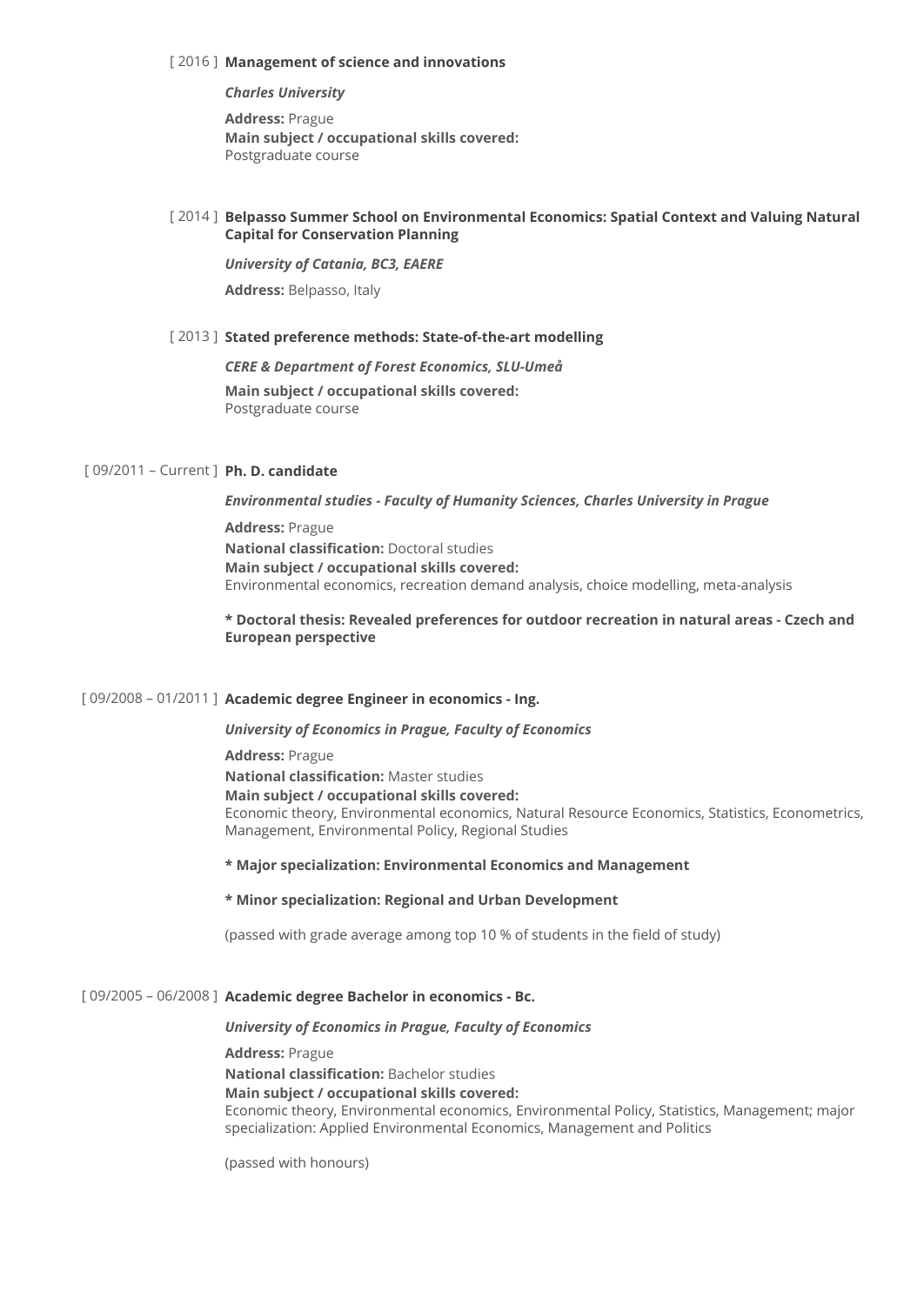**English LISTENING** C1 **READING** C2 **WRITING** C2 **SPOKEN PRODUCTION** C2 **SPOKEN INTERACTION** C1 **Mother tongue(s):** Czech **Other language(s):** 

### **French**

**LISTENING** B2 **READING** B2 **WRITING** B2 **SPOKEN PRODUCTION** B1 **SPOKEN INTERACTION** B1

### **Polish**

**LISTENING** A2 **READING** A2 **WRITING** A1 **SPOKEN PRODUCTION** A1 **SPOKEN INTERACTION** A1

# **PUBLICATIONS**

### **Articles**

Mácová, K., A. Szórádová, J. Kolařík (2022, in press). **Are trees planted along roads sustainable? A large-scale study in the Czech Republic.** Sustainability 2022.

Kaprová, K., B. Neumannová (2021). **Aktualizace metodiky oceňování dřevin AOPK ČR pro rok 2021** (Updates of Methodology for non-forest woody plants appraisal NCA CR in 2021)**.** Ochrana přírody 4, 31-34.

Kaprová, K., A. Szorádová, E. Smolová (2019). **Vývoj cen výpěstků stromů v oceňování dřevin rostoucích mimo les** (Development of prices of tree nursery products in the context of woody plants appraisal). Zahradnictví 12, 38-41.

Kaprová, K., A. Szórádová, B. Vojáčková (2018). **Patterns in recent urban tree plantations and their implications for urban greenery management under the climate change.** Journal of Landscape Management 9/2, 22-29.

Melichar, J., K. Kaprová, M. Ščasný (2016). **The biodiversity change in the Czech Republic, driving forces and associated welfare impacts.** Journal of Landscape Management 7/2, p. 37-44.

Kaprová, K. (2015). **Recreation values and the value of recreation demand modelling: The case of the Šumava NP.** Journal of Landscape Management 6/2, p. 38-48.

Braun Kohlová, M., Melichar, J., Kaprová, K., Škopková, H., Máca, V. (2015). **Visitor monitoring methods for good management of protected areas.** Journal of Landscape Management 6/2, p. 49-55.

Kaprová, K. (2015). **Definition of the recreation shadow price and its implications on recreation welfare estimation.** Journal of Landscape Management 6/1, p. 7-16.

Melichar J., K. Kaprová (2013). **Revealing preferences of Prague's homebuyers towards greenery amenities: the empirical evidence of distance-size effect.** Landscape and Urban Planning 109(1), pp. 56-66.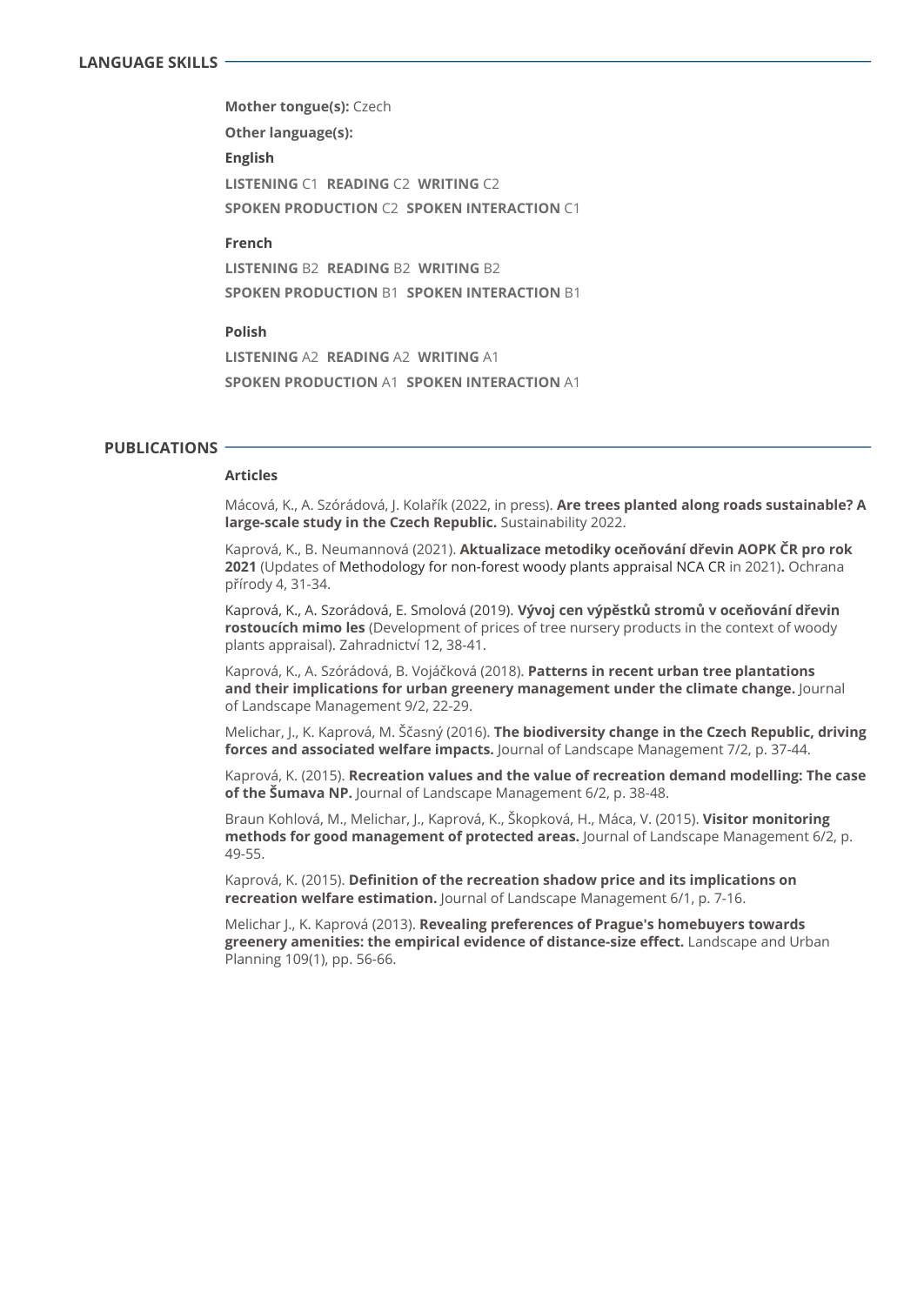### **Methodologies and books**

Kolařík, J., A. Szórádová, H. Holešová, J. Mikulášek, K. Kaprová, J. Karel, E. Smolová, R. Jareš (2022). **M etodika Oceňování dřevin rostoucích mimo les včetně výpočtu kompenzačních opatření za kácené nebo poškozené dřeviny AOPK ČR** (Methodology for non-forest woody plants appraisal including calculation of compensatory measures for felled or damaged woody plants NCA CR). AOPK ČR, Praha. 122 p. ISBN 978-80-7620-099-9

Farkač, B., Sochová, E., Kobyláková, M., Kaprová, K., Čámská, K. (2021). **Osvědčené komunikační postupy v ochraně přírody - Metodika komunikace s vlastníky a uživateli pozemků v chráněných územích. (**Best Communication Practices in Nature Conservation - Methodology on communication with land owners and land users in protected areas) AOPK ČR, Praha. 42 p. ISBN 978-80-7620-093-7

Melichar, J., V. Máca, K. Kaprová, K. Kreislová, J. Karel (2016). **Výpočetní metodika pro vyhodnocení celospolečenských dopadů znečištěného ovzduší modelem integrovaného hodnocení** (Methodology for integrated assessment of social impacts of air pollution). COŽP UK, ATEM, SVÚOM, Praha. 94 p.

Braun Kohlová, M., J. Melichar, K. Kaprová (2016). **Metodika monitoringu návštěvnosti v přírodních oblastech** (Methodology for visitor monitoring in nature areas). AOPK ČR, Praha. 70 p. ISBN 978-80-88076-60-5

Melichar, J., K. Kaprová, V. Máca (eds) (2012). **Applied environmental economics and econometrics: Czech perspective.** Nakladatelství a vydavatelství litomyšlského semináře, Praha. ISBN 978-80-86709-18-5.

Kaprová K., P. Kačmárová, K. Kolská, L. Petkovová, P. Šauer (2010). **Veřejné podpory v ochraně životního prostředí v České republice a přístupy k jejich posuzování** (Public subsidies in environment protection of the Czech Republic and approaches to their evaluation). CENIA, 2010. ISBN 978-80-85087-94-9.

Kaprová K., K. Kolská, K. Krpatová, P. Kačmárová, J. Prášek, P. Šauer (2009). **Environmentální popla tky a daně v České republice a ostatních zemích Evropské unie** (Environmental fees and taxes in the Czech Republic and European Union). CENIA, 2009. ISBN 978-80-85087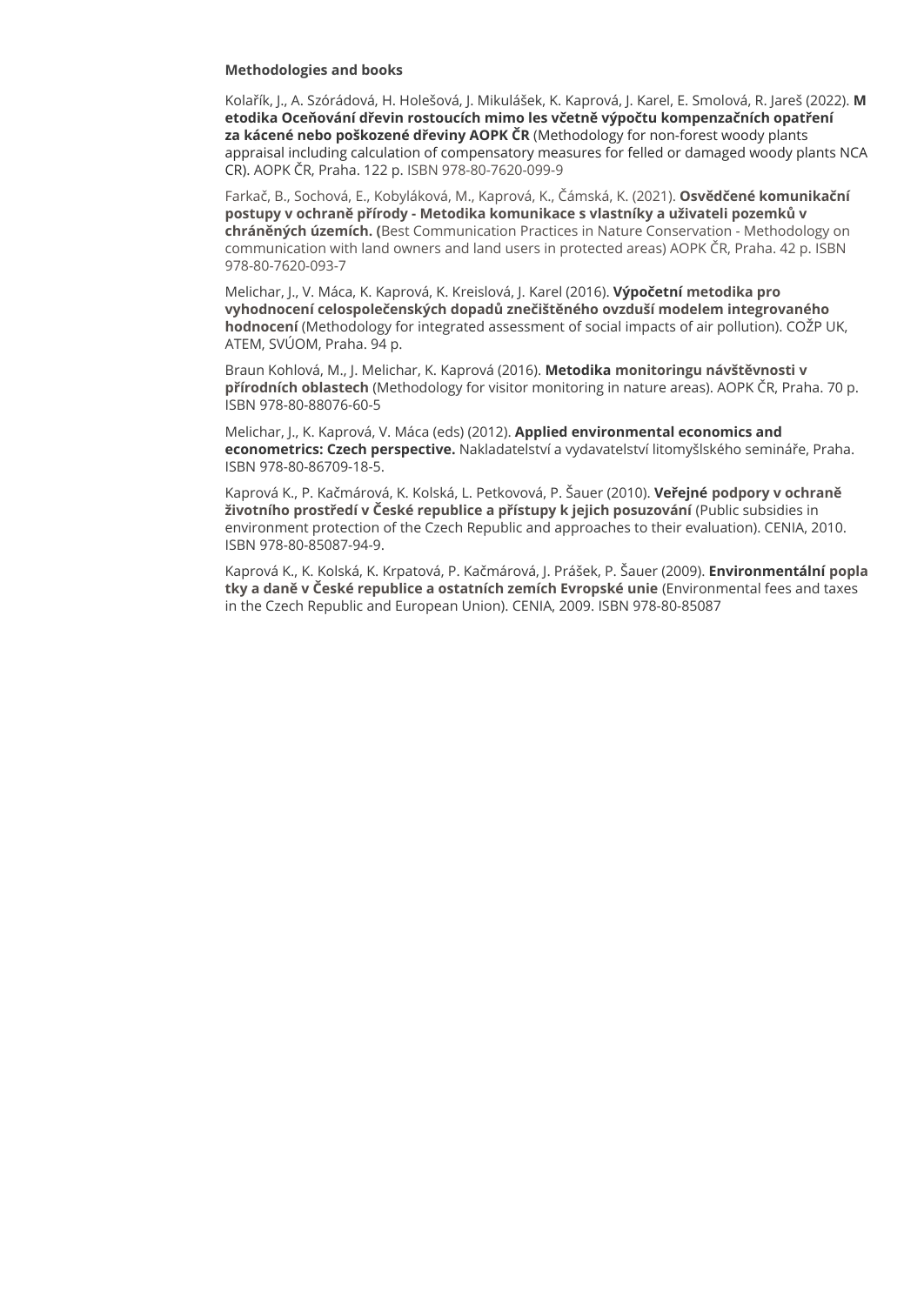**I**

"Integrated LIFE project for the Natura 2000 network in the Czech Republic"; LIFE-IP: N2K Revisited, LIFE17 IPE/CZ00005 European Commission (2019-2026); researcher

"Recreational purposes of Vltava river cascade and its economical potential under the climate change"; TL02000408 Technology Agency of the Czech Republic (2019–22); researcher

"Authentication of computation of the social value of woody plants growing out of forest for the purpose of calculation of the extent of compensation measures for felling", TL01000020 Technology Agency of the Czech Republic (2018–21); coordinator & researcher

"Optimization of management of forest restoration on sites affected by surface mining", QK1710241 Czech Ministry of Agriculture (2017-21); researcher

"Impact assessment of air pollution deposition and climate variability on forest ecosystem services and design of adaptation measures for minimizing these risk factors", TH02030686 Technology Agency of the Czech Republic (2017-20); researcher

"PEOPLE - People-Centered Development in Practical and Learning Environments", Erasmus+ (2016-19); researcher

"Innovative restart of biotope valuation method", TD03000093 Technology Agency of the Czech Republic (2016-17); researcher

"Novel policies in post-mining landscape planning: socio-economic assessment of alternative land rehabilitation options", TD03000249 Technology Agency of the Czech Republic (2016-17); researcher

"ECONADAPT: The economics of climate change adaptation", 7th FP EC (2013-16); researcher

"Specification of distance, time and travel cost in recreation demand models", Grant Agency of the Charles University (2014-15); main participant

"The use of pricing mechanism for tourism directing and financing the management of specially protected areas in the Czech Republic", TD020049 Technology Agency of the Czech Republic (2014-15); researcher

"Integrated model for assessment of health and environmental risks from opencast mining of brown coal", TD020183 Technology Agency of the Czech Republic(2014-2015); researcher

"Integrated assessment of risks and impacts on materials, ecosystems and population health from exposure to atmospheric pollution", TA02021165 Technology Agency of the Czech Republic (2012-15); researcher

"Global-IQ: Impacts Quantification of global changes", 7th FP EC (2011-14); researcher

"PASHMINA: Paradigm Shifts Modelling and Innovative Approaches", 7th FP EC (2009-12); researcher

### **II**

"Environmental education – Multimedial environmental yearbook", CZ.1.07./1.1.00/08.0022., Ministry for regional development of the Czech Republic (2011-12); researcher

"Climate cost: Full costs of climate change", 7th FP EC (2009-11); researcher

"SIRIUS – System of Integration and Management of Information in the Field of Technical Environmental Protection and its Connection to Registers of Public Administration" – Ministry of Environment of the Czech Republic (2010-11); researcher

"Quantification of External Costs from Transport in the Czech Republic" – Science and Research CG712-111-520, Ministry of Transport of the Czech Republic (2010); researcher - diploma thesis compiled within the project

"Creating conditions for more efficient implementation of economic instruments" - Science and Research (VaV) SP/4i1/169/08, Ministry of Environment of the Czech Republic (2009-10); researcher

"Hedonic Pricing Method" - Internal Grant Agency (IGA) 2007/08, University of Economics (2010); researcher

# **ORGANISATIONAL SKILLS**

### **Organisational skills**

Leadership and project management, good organisational skills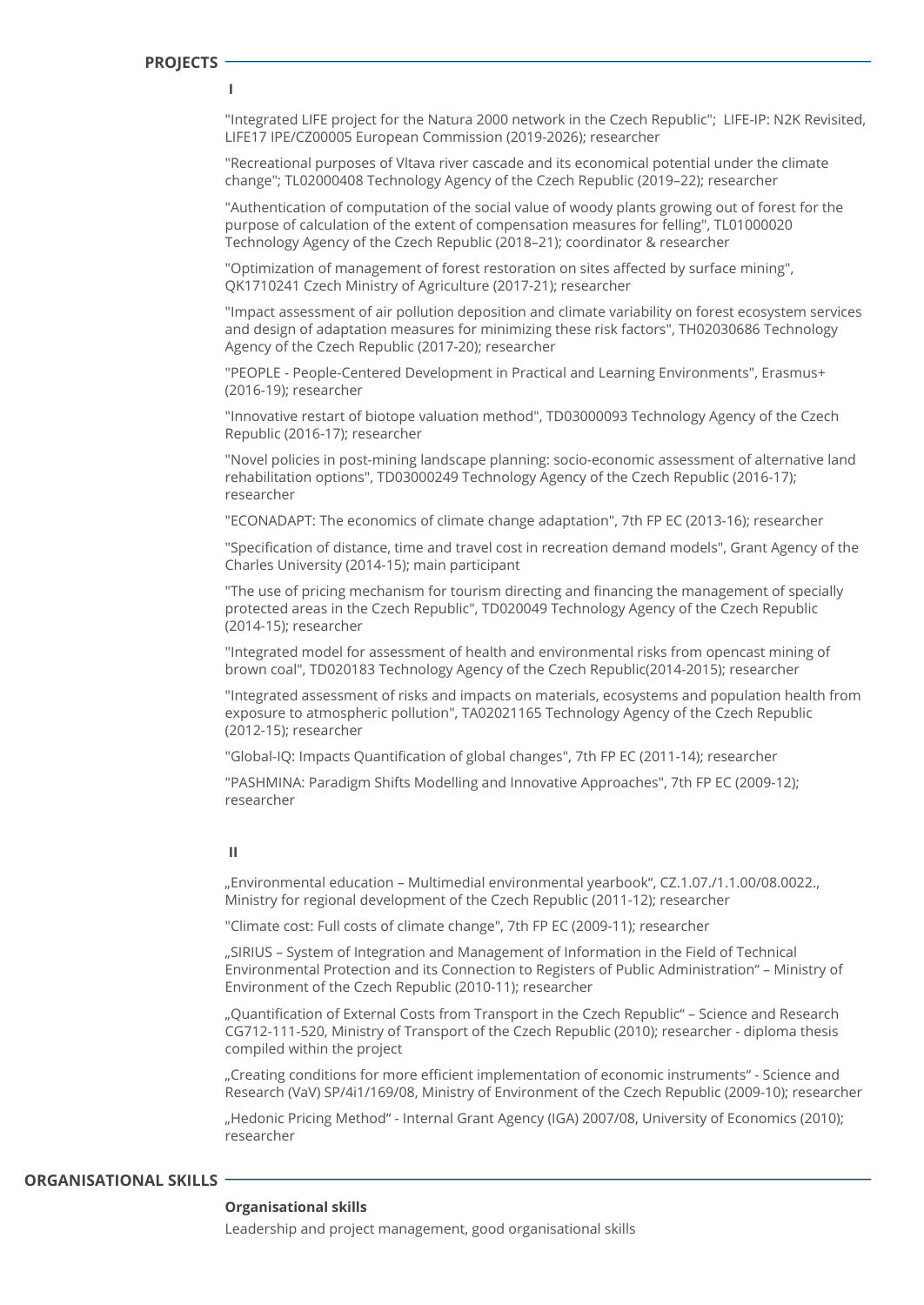### **Communication and interpersonal skills**

Team player; Good communication & presentation skills

**JOB-RELATED SKILLS** 

### **Job-related skills**

Econometrics, statistics, geographical data analysis

**CONF. PROCEEDINGS, WORKING PAPERS** 

**I**

Daněk, J., Kaprová, K., Kračmar, V., Drlíková, J., Farkač, B., Vačkářová, D. (2021). Tailoring ecosystem services assessment to stakeholder needs in the framework of consultations with key actors in Natura 2000 sites in the Czech Republic. ESP 2021, 7-10 June 2021, Tartu.

Schägner, J. P., L. Brander, A. Ghermandi, F. Rodríguez López, K. Kaprová, G. Signorello, D. de Groot (2020). Reporting and quality standards for environmental economic valuation. EAERE 2020, Berlin, 23 June - 3 July 2020.

Kaprová, K. (2020). Water-related recreation around the vltava river and its economic impacts: A complex approach. Proceedings of conference "Public Recreation and Landscape Protection - With Sense Hand in Hand..." May 2020, p. 567–571.

Kaprová, K. (2019). Recommendations for transfer of recreation values to Czech natural sites. Proceedings of conference "Public Recreation and Landscape Protection - With Sense Hand in Hand..." May 2019, p. 313–316.

Kaprová, K., J. Melichar, M. Braun Kohlová (2018). Testing the validity of benefit transfer in case of recreation values of natural areas in the Czech Republic. Proceedings of conference "Public recreation and landscape protection - with nature hand in hand..." (RaOP 2018), May 2–4, 2018, Křtiny., p. 336-341.

Kaprová, K., J. Melichar, M. Braun Kohlová (2017). Společenské přínosy a ekosystémové služby rekultivované krajiny (Social Benefits and Ecosystem Services of Reclaimed Landscape). Těžba a její dopady na životní prostředí VII, September 19-20, 2017, Most.

Kaprová, K., J. Melichar (2016). Modelling the recreation demand for natural areas in the Czech Republic. 8th International conference on monitoring and management of visitors in recreational and protected areas (September 26-30, Novi Sad) Book of abstracts, p. 96-98.

Kaprová, K., J. Melichar (2016). Measuring recreation benefits of forest quality change with contingent behavior model. 8th International conference on monitoring and management of visitors in recreational and protected areas (August 20-23 2014, Novi Sad) Book of abstracts, p. 319-322.

J. Melichar, M. Braun Kohlová, K. Kaprová (2016). Optimal pricing of recreation in the Czech protected areas. 8th International conference on monitoring and management of visitors in recreational and protected areas (August 20-23 2014, Novi Sad) Book of abstracts, p. 430-432.

Kaprová, K., and J. Melichar (2016). Recreation demand for large natural areas in the Czech Republic. Proceedings of conference "Public recreation and landscape protection - with nature hand in hand..." (RaOP 2016), May 1–3, 2016, Křtiny.

Kaprová, K. (2015). Precision of travel cost measures in estimation the recreation demand: The case of Šumava National Park. IN: Public recreation and landscape protection - with man hand in hand,conference proceedings, 3-5 May 2015, Brno, p. 181-186.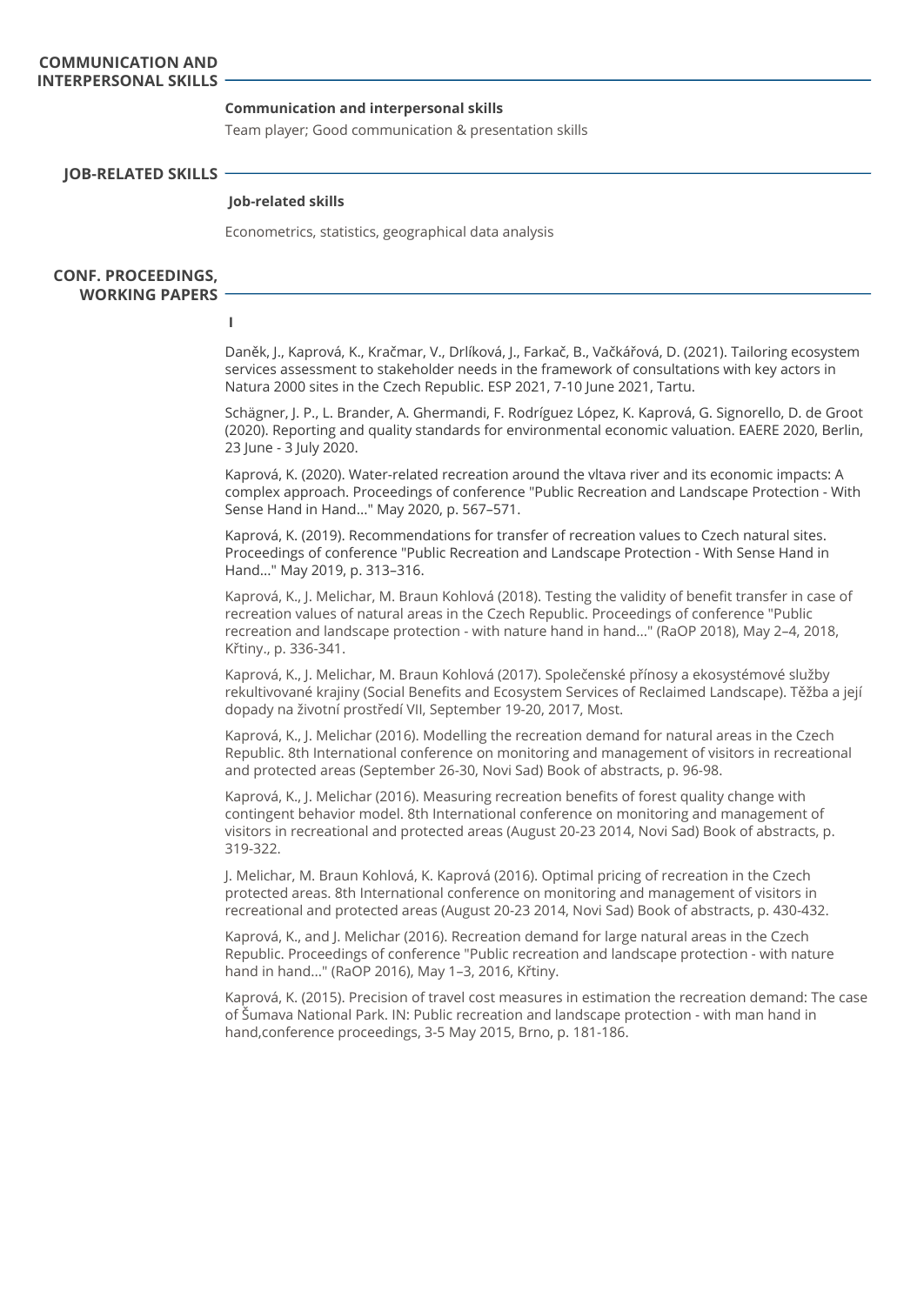Braun Kohlová, M., J. Melichar, K. Kaprová, H. Škopková, V. Máca (2015): Methods for visitor monitoring in protected areas. IN: Public recreation and landscape protection - with man hand in hand, conference proceedings, 3-5 May 2015, Brno, p. 148-152.

Kaprová, K., J. Melichar (2015). Ekonomické hodnocení dopadů povrchové těžby na ekosystémy diskuse přístupů (Economic assessment of impacts of surface mining on the ecosystems discussion of approaches). Sborník z konference Těžba a její dopady na životní prostředí VI. (15.-16. září, Staré Splavy), p. 27-35.

Kaprová, K. (2014). Prague urban ecosystem services and their effect on property prices. Paper presented at Belpasso Summer School on Environmental and Resource Economics: Spatial context and valuing natural capital for conservation planning, August 31 - September 6 2014, Belpasso.

Kaprová, K., J. Melichar, J. Urban (2014). Investigating public preferences for forest recreation attributes: Combined scenic beauty and

discrete choice model. Paper presented at 7th International conference on monitoring and management of visitors in recreational and protected areas, August 20-23 2014, Tallinn.

Melichar, J., K. Kaprová, M. Ščasný (2013). Index-based decomposition and econometric analysis of driving forces of biodiversity

change.Paper presented at EcoMod2013 Prague, July 1-3, 2013.

Melichar, J., K. Kaprová, J. Urban (2013). Welfare analysis with discrete choice models - Investigating public preferences for forest recreation attributes. Paper presented at 7th International days of statistics and economics, September 19-21 2013, Prague.

Kaprová, K., J. Melichar (2012). Truncation, overdispersion and endogenous stratification in recreation demand models. Paper presented at

Mathematical methods in economics conference, September 11-13 2012, Karviná.

Kaprová K., P. Kačmárová (2012). Hodnocení environmentální škodlivosti podpor v ČR (Assessment of environmentally harmful subsidies in the Czech Republic). In: Sborník z mezinárodní vědecké konference Environmentální účetnictví a reporting udržitelného rozvoje na mikroekonomické a makroekonomické úrovni. Brno (v tisku), 23. - 25. 4. 2012.

Kačmárová P., K. Kaprová (2012). Databáze OECD/EEA ekonomických nástrojů ochrany životního prostředí: Poplatky a daně ČR (The

OECD/EEA database on economic instruments used for environmental policy and natural resources management: Fees and taxes). In: Sborník z mezinárodní vědecké konference Environmentální účetnictví a reporting udržitelného rozvoje

na mikroekonomické a makroekonomické úrovni. Brno (v tisku), 23. - 25. 4. 2012.

### **III**

Kaprová, K. (2011). Lokální přínosy vegetace v urbanizovaných územích a možnosti jejich hodnocení (Local benefits from vegetation in urban areas and methods for their assessment). In: Makroekonomické aspekty environmentálního účetnictví a reportingu (kolektiv autorů), Univerzita Pardubice 2011.

Kačmárová P., K. Kaprová, K. Kolská, A. Hadrabová, J. Kreuz, P. Šauer (2011). Aplikace metodiky posuzování efektivnosti implementace politik a legislativy na vybrané ekonomické nástroje ochrany životního prostředí (Application of Methodology for assesment of effectiveness of environmental policy implementation to chosen economic instruments of environmental policy). In: Makroekonomické aspekty environmentálního účetnictví a reportingu (kolektiv autorů), Univerzita Pardubice 2011.

Kačmárová P., K. Kaprová, K. Krpatová (2011). Analýza českých informačních potřeb v oblasti nástrojů politiky životního prostředí

(Analysis of Czech demand for information in the area of environmental policy instruments). In: Makroekonomické aspekty environmentálního účetnictví a reportingu (kolektiv autorů), Univerzita Pardubice 2011.

### **II**